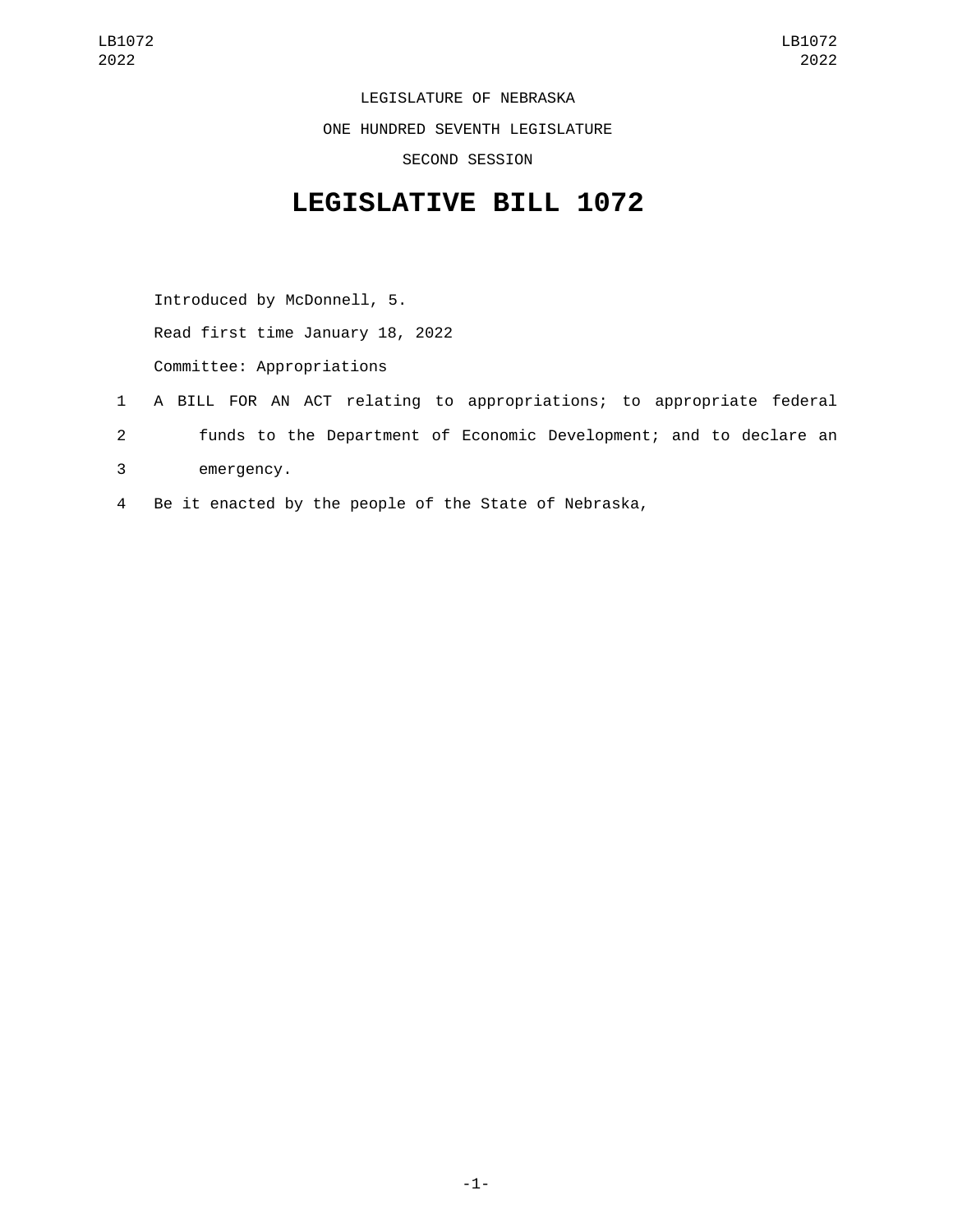| $\mathbf{1}$   | Section 1. (1) The Legislature hereby finds and declares that the         |
|----------------|---------------------------------------------------------------------------|
| $\overline{c}$ | COVID-19 public health emergency disproportionately impacted certain      |
| 3              | populations and exacerbated the economic instability of such populations. |
| 4              | (2) There is hereby appropriated \$1,000,000 from Federal Funds for       |
| 5              | FY2022-23 to the Department of Economic Development for the purposes      |
| 6              | described in subsection (3) of this section. The Federal Funds            |
| 7              | appropriated in this section are from the funds allocated to the State of |
| 8              | Nebraska from the federal Coronavirus State Fiscal Recovery Fund pursuant |
| 9              | to the federal American Rescue Plan Act of 2021, Public Law 117-2,        |
| 10             | Subtitle M, Sec. 9901.                                                    |
| 11             | (3)(a) The Department of Economic Development shall contract with a       |
| 12             | postsecondary institution that partners with a community health center    |
| 13             | that is located in a city of the metropolitan class and funded through    |
| 14             | Federal Program 330, Public Law 104-299, the federal Health Centers       |
| 15             | Consolidation Act of 1996. Such contract shall require the postsecondary  |
| 16             | institution to contribute two million dollars in private funding for a    |
| 17             | financial success program for low-income populations.                     |
| 18             | (b) The financial success program described in subdivision (a) of         |
| 19             | this subsection shall:                                                    |
| 20             | (i) Provide education to participants of the program<br>in the            |
| 21             | following areas:                                                          |
| 22             | (A) Financial literacy;                                                   |
| 23             | (B) Economic stability;                                                   |
| 24             | (C) Chronic disease management;                                           |
| 25             | Income and benefit enhancement; and<br>(D)                                |
| 26             | (E) Housing security; and                                                 |
| 27             | (ii) Provide the following services to participants of the financial      |
| 28             | success program:                                                          |
| 29             | (A) Food assistance;                                                      |
| 30             | (B) Services for improved economic security; and                          |
| 31             | (C) Chronic disease management.                                           |